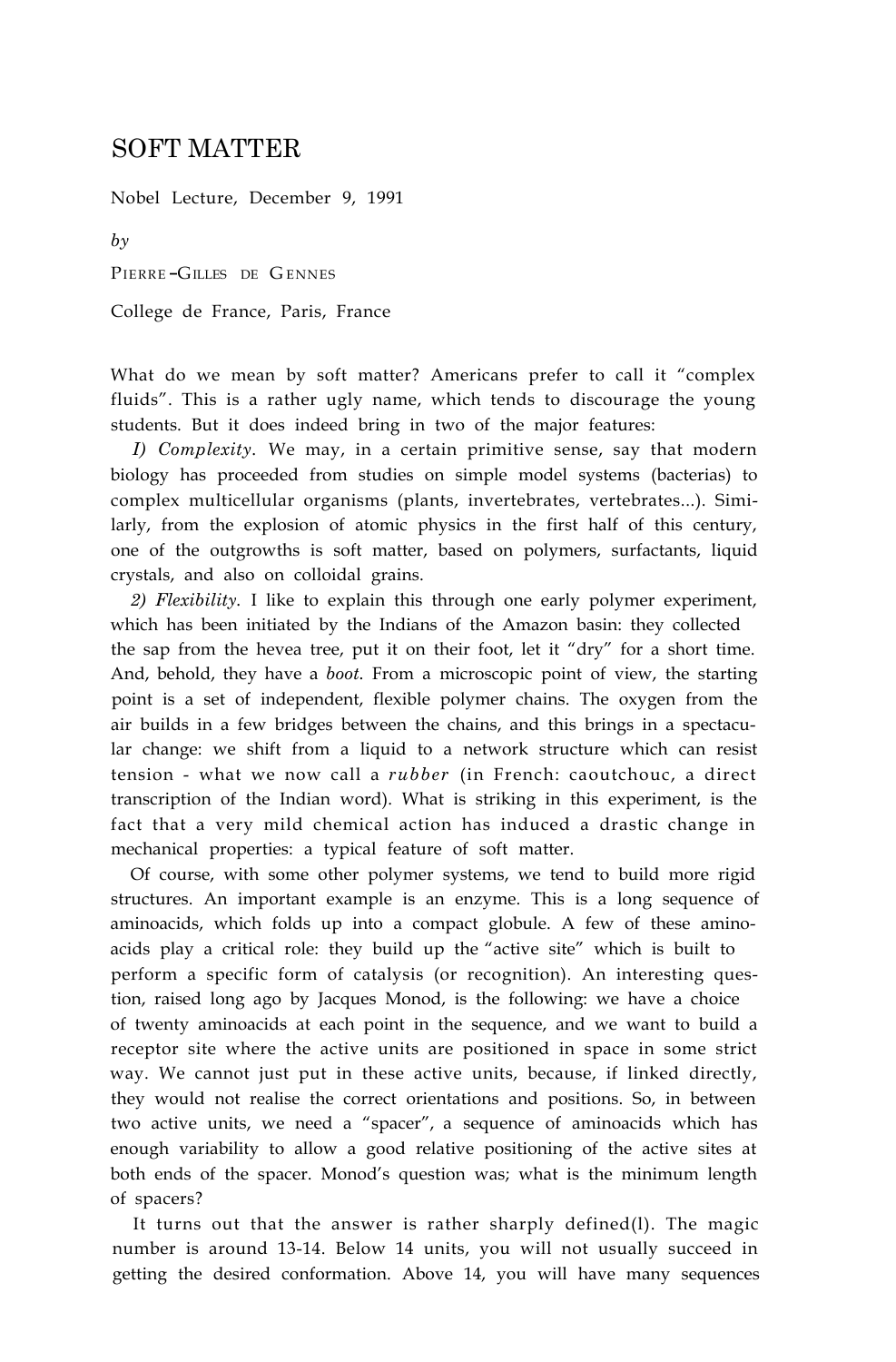which can make it. The argument is primitive; it takes into account excluded volume effects, but it does not recognise another need for a stable enzyme - namely that the interior should be built preferably with hydrophobic units, while the outer surface must be hydrophilic. My guess is that this cannot change the magic number by much more than one unit. Indeed, when we look at the spacer sizes in a simple globular protein like myosin, we see that they are not far from the magic number.

Let me return now to flexible polymers in solution, and sketch some of their strange mechanical properties. One beautiful example is the four roller experiment set up by Andrew Keller and his coworkers(2). Here, a dilute solution of coils is subjected to a purely longitudinal shear. If the exit trajectory is well chosen (in the symmetry plane of the exit channel), the molecules are stressed over long times. What is found is that, if the shear rate  $\gamma_c$  exceeds a certain threshold value  $\gamma_c$ , an abrupt transition takes place, and the medium becomes birefringent. This is what I had called a "coilstretch transition"(3). When the shear begins to open the coil, it offers more grip to the flow, and opens even more... leading to a sharp transition. Here, we see another fascinating aspect of soft matter - the amazing coupling between mechanics and conformations. Indeed, Keller showed that rather soon (at shear rates  $\dot{\gamma}_c > \dot{\gamma}_c$ , the chains break), and they do so very near to their midpoint - a spectacular result.

Another interesting feature of dilute coils is their ability to reduce the losses in turbulent flows. This is currently called the Toms effect. But in actual fact it was found, even before Toms, by Karol Mysels(4). He is here today, to my great pleasure. Together with M. Tabor, we tried to work out a scaling model of coils in a turbulent cascade(5), but our friends in mechanics think that it is not realistic, the future will tell what the correct answer is.

I have talked a lot about polymers. It would be logical to do the same with colloids, or - as I like to call it - "ultra divided matter". But since I just gave another talk with this title at the Nobel symposium in Göteborg, I will omit the subject, in spite of its enormous practical importance.

Let me rather switch to *surfactants,* molecules with two parts: a polar head which likes water, and an aliphatic tail which hates water. Benjamin Franklin performed a beautiful experiment using surfactants; on a pond at Clapham Common, he poured a small amount of oleic acid, a natural surfactant which tends to form a dense film at the water-air interface. He measured the volume required to cover all the pond. Knowing the area, he then knew the height of the film, something like three nanometers in our current units. This was to my knowledge the first measurement of the size of molecules. In our days, when we are spoilt with exceedingly complex toys, such as nuclear reactors or synchrotron sources, I particularly like to describe experiments of this Franklin style to my students.

Surfactants allow us to protect a water surface, and to generate these beautiful soap bubbles, which are the delight of our children. Most of our understanding of these soap bubbles is due to a remarkable team, Mysels, Shinoda and Frankel, who wrote *the* book on this subject(6). Unfortunately,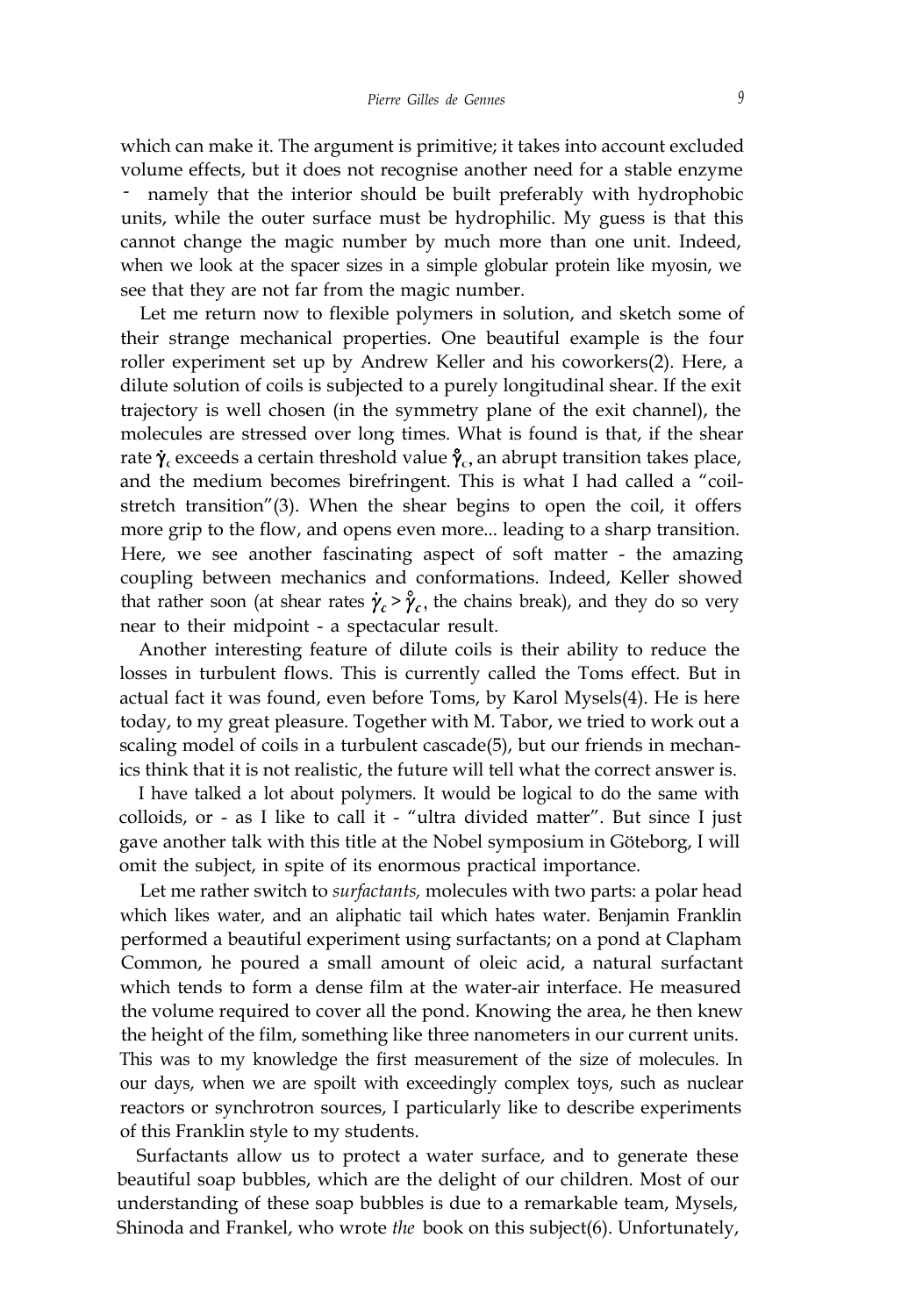this book is now very hard to find, I very much hope that it will be reprinted.

Long ago Françoise Brochard, Jean-François Lennon and I(7) became interested in some bilayer systems, where we have two sheets of surfactant, each pointing towards the neighbouring water. A related (although more complex) system of this type is a red blood cell. For many years it had been known that, when observed under phase contrast, these cells *flicker.* - It was sometimes believed that this flicker reflected an instability of a living system under non-equilibrium conditions. Ultimately, the thing is simpler. The essential property of insoluble bilayers is that they optimise their area at fixed surfactant number. Thus, the energy is stationary with respect to area: the surface tension vanishes. This means that the fluctuations in shape of these deflated cells, or "vesicles", are huge: the flicker is just an example of Brownian motion for a very flexible object. What Jean-François had done was to measure space time correlations for the flicker. Françoise then showed that they could be understood from a model containing no surface tensions, but only curvature energies plus viscous forces - another good example of soft matter.

This was, in fact, one of the starting points for many studies on surfactant bilayers, pioneered by W. Helfrich and, on a more formal side, on random surfaces especially with D. Nelson. One of the great successes in this field has been the invention of the "sponge phase" of microemulsions(8,9). But, more generally, it is amusing to learn from these people that there is some overlap in thought between the highbrow string theories and the descriptions of soaps!

Let me now move to another corner in our garden - liquid crystals. Here, I must pay tribute first to two great pioneers:

i) Georges Friedel, who was the first to understand exactly what is a liquid crystal, and what are the main types; ii) Charles Frank, who (after some early work of Oseen) constructed the elastic theory of nematics, and described also a number of their topological defects ("disclinations").

I will talk here only about the smectics. Observing certain defects ("focal conics") in smectics, Friedel was able to prove that their structure must be a set of liquid, equidistant, deformable layers(l0). By observations at the one hundred micron scale, he was thus able to infer the correct structure at the ten Å scale - an amazing achievement.

Smectics bring me naturally to another important feature of complex fluids - namely that, in our days, it is sometimes possible *to create new forms of matter.* The sponge phase quoted above was an example. Another striking case was the invention of ferroelectric smectics by R.B. Meyer, in Orsay, circa 1975. He thought about a certain molecular arrangement, with chiral molecules, which should automatically generate a phase (the "C\* phase") carrying a non-zero electric dipole. Within a few months, our local chemists had produced the right molecule, and the first liquid ferroelectric was born!(ll). In our days, these materials may become very important for display purposes, they commute  $10<sup>3</sup>$  times faster than the nematics in our wrist-watches.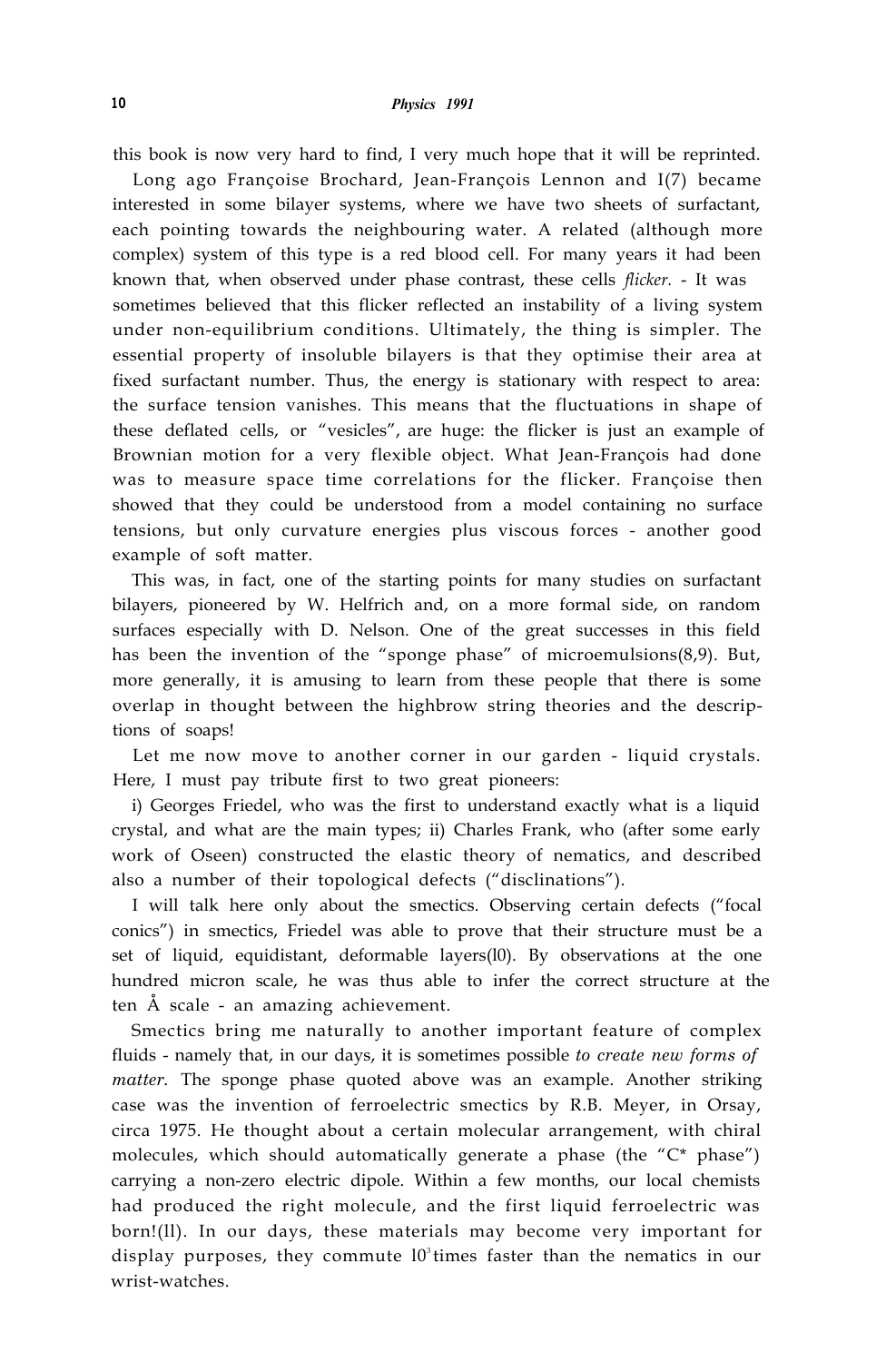Another case of far smaller importance, but amusing, is the *"ferrosmectic"* constructed by M. Veyssié and P. Fabre. The starting point is a water based ferrofluid; a suspension of very fine magnetic particles. (Ferrofluids were invented long ago by R. Rosensweig, and have many amazing properties). Here, what is done, is to prepare a "club sandwich" ... A system like this, subjected to a magnetic field H, is happier when H is parallel to the layers. It is then interesting to observe the sandwich, with a polarizing microscope, in the frustrated situation where  $\dot{H}$ is normal to the layers. At very small H, nothing is seen. But beyond a certain weak threshold  $H<sub>et</sub>$  figures like flowers grow in the field(12). We understand this as a two step process a) just above threshold there is a chemical undulation instability b) later, focal conics appear, with a basic size imposed by the original undulation, but also with smaller conics (which are required to fill space correctly). This "club sandwich" is ultimately detecting rather weak magnetic fields ( $\sim$  30 gauss).

Let me quote still another new animal: the *Janus grains,* first made by C. Casagrande and M. Veyssié. The god Janus had two faces. The grains have two sides: one apolar, and the other polar. Thus, they have certain features in common with surfactants. But there is an interesting difference if we consider the films which they make, for instance at a water  $|$  air interface. A dense film of a conventional surfactant is quite impermeable. On the other hand, a dense film of Janus grains always has some interstices between the grains, and allows for chemical exchange between the two sides; "the skin can breathe". This may possibly be of some practical interest.

The first technique used to make the Janus grains was based on spherical particles, half embedded in a plastic and silanated on the accessible side( 13). This produces only microquantities of material. But a group at Goldschmidt(l4) research invented a much more clever pathway. The starting point is a collection of *hollow* glass particles, which are available commercially. There the outer surface is hydrophobized, and finally the particles are crushed. The resulting platelets have one side hydrophilic and one side hydrophobic. They are irregular, but they can be produced in tons.

I would like now to spend a few minutes thinking about the style of soft matter research. One first, major, feature, is the possibility of very simple experiments - in the spirit of Benjamin Franklin. Let me quote two examples. The first concerns the *wetting of fibers.* Usually a fiber, after being dipped in a liquid, shows a string of droplets, and thus, for some time, people thought that most common fibers were non-wettable. F. Brochard analysed theoretically the equilibria on curved surfaces, and suggested that in many cases we should have a wetting film on the fiber, in between the droplets. J.M. di Meglio and D. Queré established the existence, and the thickness, of the film, in a very elegant way(l5). They created a pair of neighbouring droplets, one small and one large, and showed that the small one emptied slowly into the big one (as capillarity wants it to go). Measuring the speed of the process, they could go back to the thickness of the film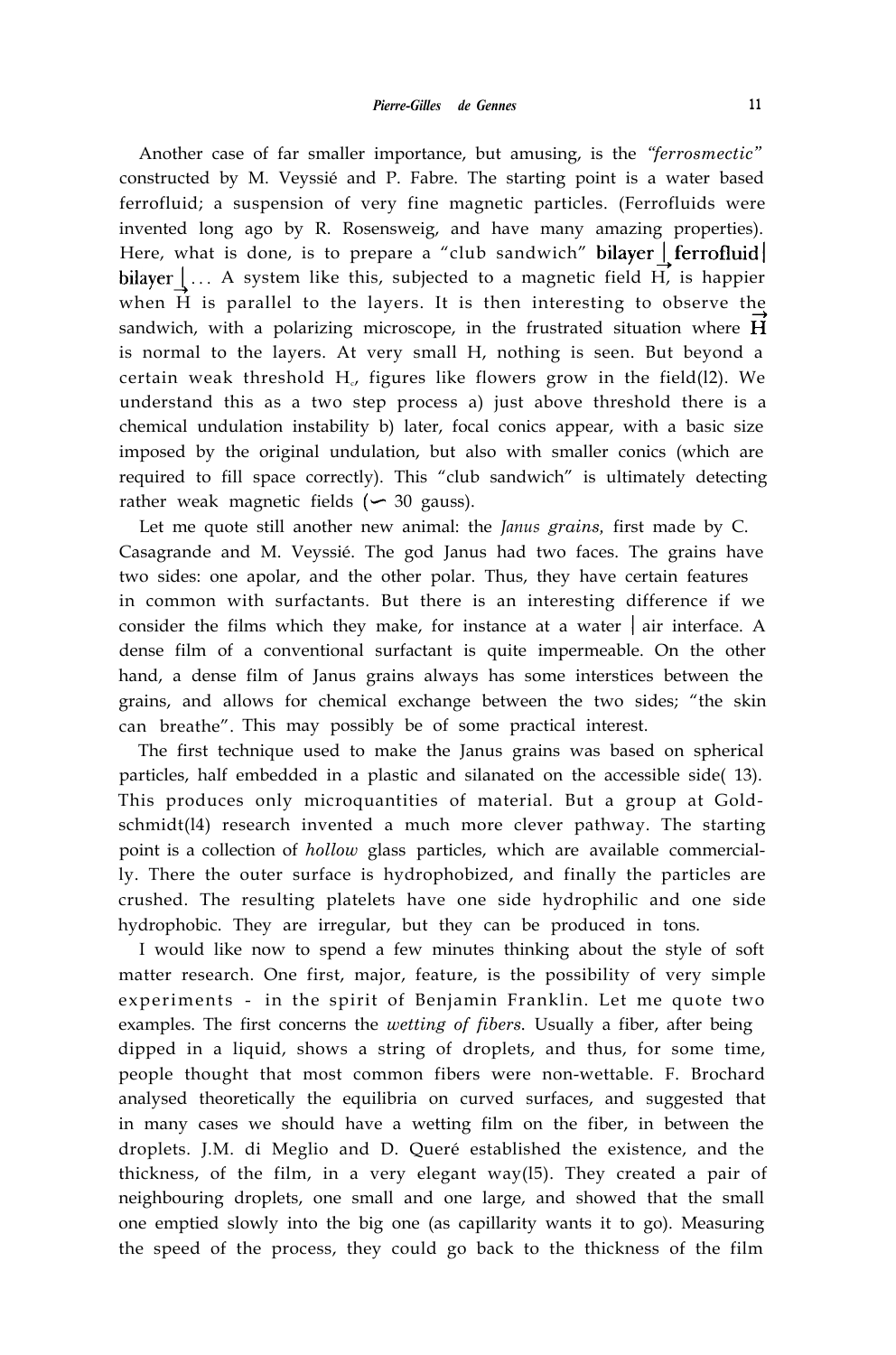which lies on the fiber and connects the two droplets: the Poiseuille flow rates in the film are very sensitive to thickness.

Another elegant experiment in wetting concerns the *collective modes of a contact line;* the edge of a drop standing on a solid. If one distorts the line by some external means, it returns to its equilibrium shape with a relaxation rate dependent upon the wavelength of the distortion, which we wanted to study. But how could we distort the line? I thought of very complex tricks, using electric fields from an evaporated metal comb, or other, even worse, procedures. But Thierry Ondarcuhu came up with a simple method.

1) He first prepared the unperturbed contact line L by putting a large droplet on a solid.

2) He then dipped a fiber in the same liquid, pulled it out, and obtained, from the Rayleigh instability, a very periodic string of drops.

3) He laid the fiber on the solid, parallel to L, and generated a line of droplets on the solid.

4) He pushed the line L (by tilting the solid), up to the moment where L touched the droplets; then coalescence took place, and he had a single, wavy line on which he could measure relaxation rates(16).

I have emphasized experiments more than theory. Of course we need some theory when thinking of soft matter. And in fact some amusing theoretical analogies sometimes show up between soft matter and other fields. One major example is due to S.F. Edwards(l7). Edwards showed a beautiful correspondence between the conformations of a flexible chain and the trajectories of a non relativistic particle; the statistical weight of the chain corresponding to the propagator of the particle. In the presence of external potentials, both systems are ruled by exactly the same Schrödinger equation! This observation has been the key to all later developments in polymer statistics.

Another amusing analogy relates the smectics A to superconductors. It was discovered simultaneously by the late W. McMillan (a great scientist, who we all miss) and by us. Later, it has been exploited artistically by T. Lubensky and his colleagues(l8). Here again, we see a new form of matter being invented. We knew that type II superconductors let in the magnetic field in the form of quantized vortices. The analog here is a smectic A inside which we add chiral solutes, which play the role of the field. In some favorable cases, as predicted in 1988 by Lubensky, this may generate a smectic phase drilled by screw dislocations - the so called A\* phase. This was discovered experimentally only one year later by Pindak and coworkers(19), a beautiful feat.

Let me now end up this sentimental journey into soft matter, with a brief mention of my companions. Some were met during the way, like Jean Jacques, a great inventor of liquid crystals, or Karol Mysels, the undisputed master of surfactant science. Some others were with me all along the way; Henri Benoit and Sam Edwards, who taught me polymer science; Jacques des Cloizeaux and Gerard Jannink, who have produced a deep theoretical book on this subject. Finally, an inner core of fellow travelers, over all forms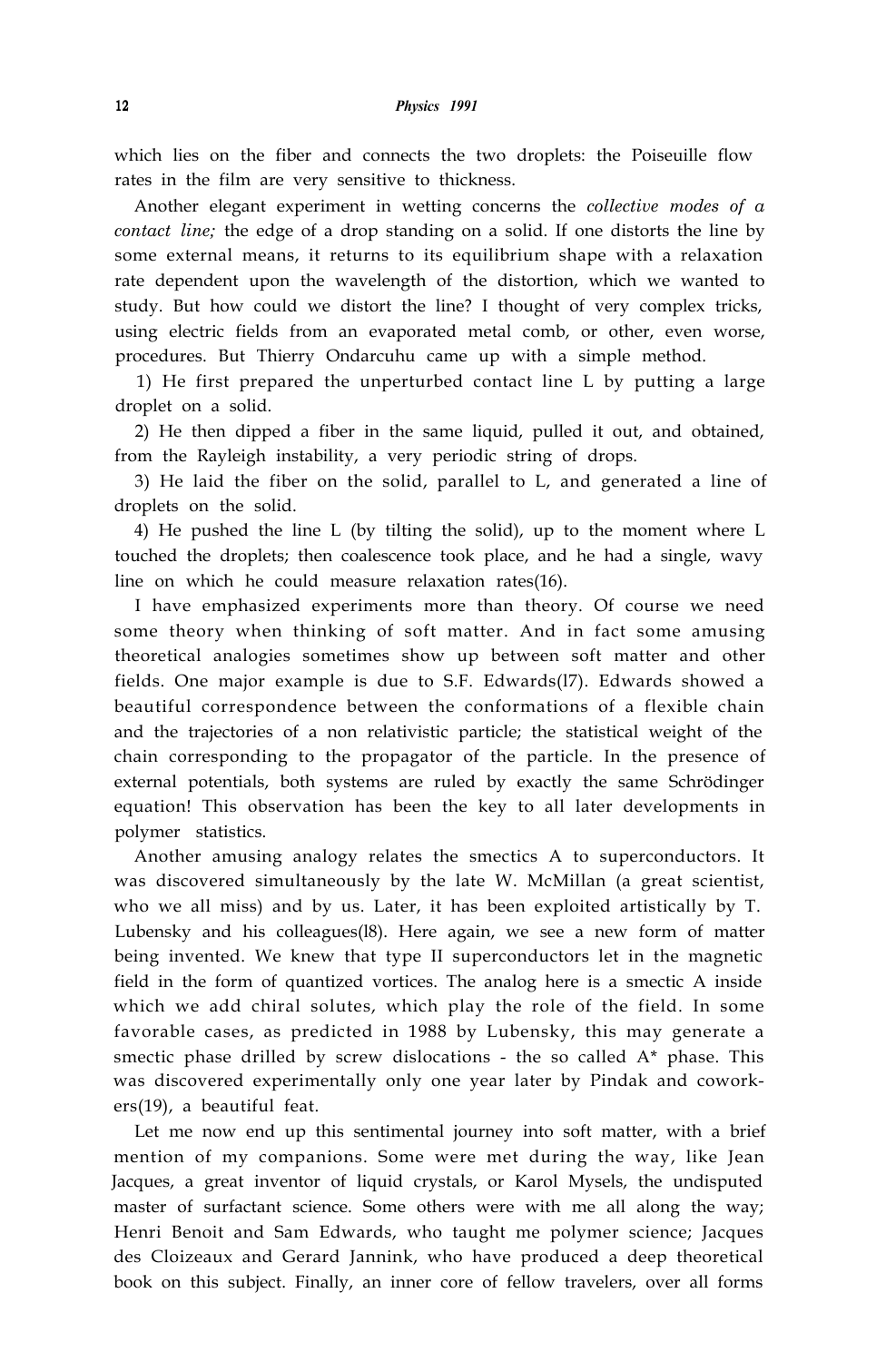of land and sea: Phil Pincus, Shlomo Alexander, Etienne Guyon, Madeleine Veyssié; and last but not least, Françoise Brochard - sans laquelle les chases ne seraient que ce qu'elles sont.

The final lines are not mine: they come from an experiment on soft matter, after Boudin, which is shown on the following figure.



Malacureur, qui se fait un nom ? Il a Tout n'ext que boules de souron